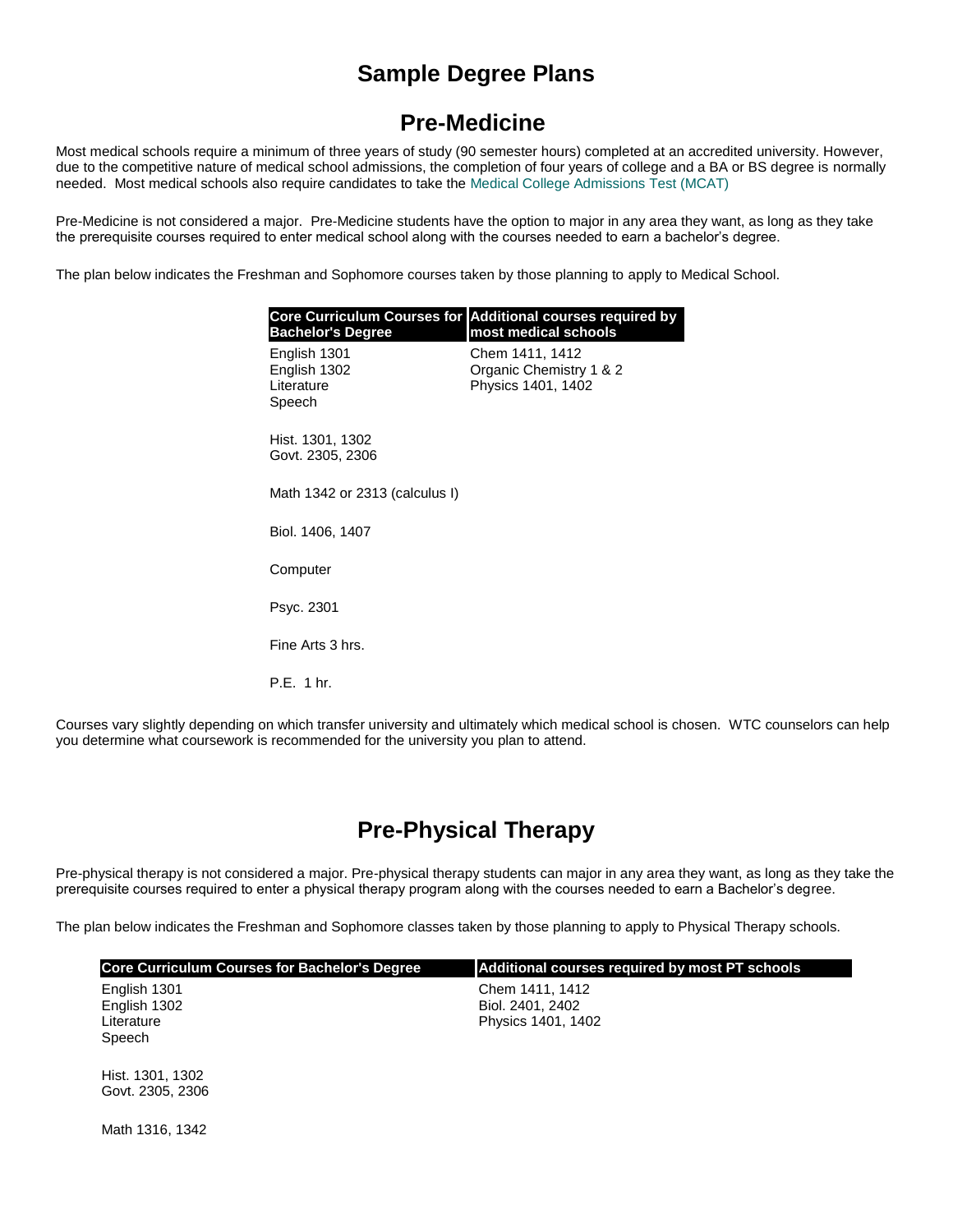Biol. 1406, 1407

**Computer** 

Psyc. 2301

Fine Arts 3 hrs.

P.E. 1 hr.

Courses may vary slightly depending on which Bachelor degree major is chosen and what transfer university is selected. Physical therapy schools also vary slightly in their requirements. WTC counselors can help you determine what coursework is recommended for the university you plan to attend.

#### **Business Administration**

This plan is a general guide\* for those planning to major in accounting, finance, management, marketing, or computer information sciences. Included are the typical Freshman and Sophomore courses needed for the Bachelor of Business Administration degree (BBA). Contact a WTC counselor for help in determining exactly what courses you need for your particular transfer university.

| <b>Core Curriculum Courses</b>                       | <b>Required Electives</b>             |
|------------------------------------------------------|---------------------------------------|
| English 1301<br>English 1302<br>Literature<br>Speech | Econ. 2301, 2302<br>Acct., 2301, 2302 |
|                                                      | Busi 1301 (not always required)       |
| Hist. 1301, 1302<br>Govt. 2305, 2306                 |                                       |
| Math 1324, 1325                                      |                                       |
| Science 8                                            |                                       |
| Computer                                             |                                       |
| Psyc. 2301                                           |                                       |
| Fine Arts 3 hrs.                                     |                                       |
| P.E. 1 hr.                                           |                                       |

\*Courses may vary slightly depending on which transfer university is chosen. WTC counselors can help you determine what coursework is recommended for the university you plan to attend.

## **Angelo State University Elementary Education Early Childhood-4th grade (EC-4 or 6 Generalist)**

This plan is a general guide\* for those planning to teach pre-kindergarten, kindergarten, and/or grades 1-4 ro 6. Included are the typical Freshman and Sophomore courses leading to the bachelor's degree and teacher certification. Contact a WTC counselor for help in determining exactly what courses you need for your particular transfer university.

| <b>Core Curriculum Courses</b> | <b>Suggested Electives</b> |
|--------------------------------|----------------------------|
| English 1301                   | Geog. 1303                 |
| English 1302                   | Math 1350, 1351            |
| Literature                     | Spanish                    |